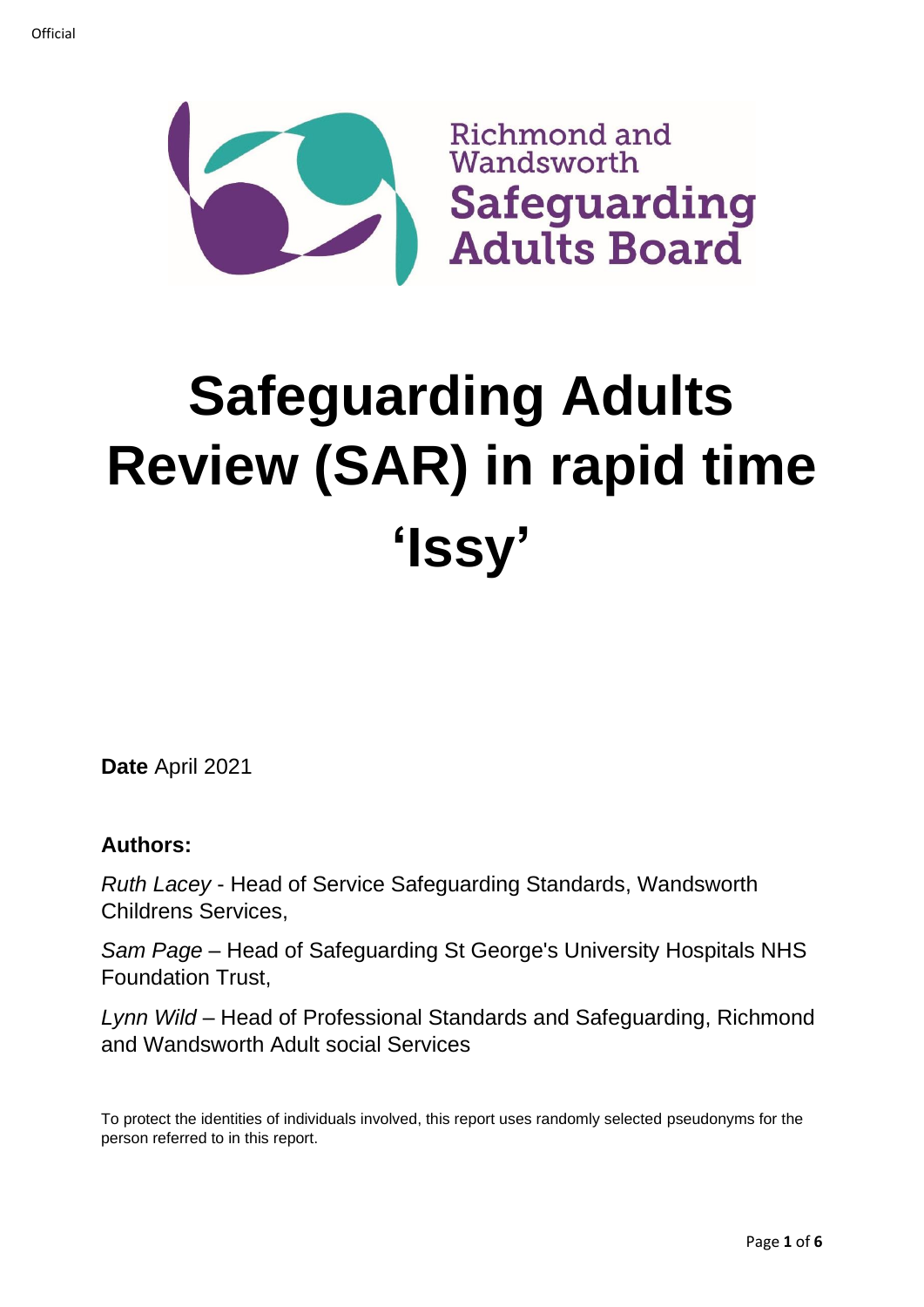# INTRODUCTION

Following the death of Issy and the possible neglect which may have contributed to her death, the Richmond and Wandsworth Safeguarding Adults Board (SAB) agreed on 23 November 2020 to undertake a Safeguarding Adults Review (SAR) using the new 'SAR In-Rapid-Time' methodology recently developed by SCIE. The aim of the SAR was to consider the support which was provided to Issy at the end of her life, to identify if there are any learnings at an organisational or system level.

#### What is SAR in Rapid Time

A SAR in Rapid Time aims to turn-around learning in a short time frame. The learning produced through a SAR in Rapid Time concerns 'systems findings' which identify social and organisational factors that make it harder or easier for practitioners to do a good job day-to-day, within and between agencies. The process is supported by remote meeting facilities and does require any face-to-face contact.

The final report aims to be as succinct and practical a document as possible. Therefore, details of the methodology and working out process do not form part of the published report.

#### About this document

This document forms the final output of the SAR in Rapid Time. It provides the systems findings that have been identified through the process of the SAR. Each finding attempts to describe the systems finding barrier or enabler and the problems it creates. It requires thinking beyond Issy's case to wider organisational and cultural factors. These findings are future oriented. They focus on social and organisational factors that will make it harder or easier to help someone in circumstances such as Issy in a timely and effective manner. As such, they are potentially relevant to professional networks more widely.

In order to facilitate the sharing of this wider learning the case specific analysis is not included in this systems findings report. Similarly, an overview of the methodology and process is available separately.

Each systems finding is first described. Then a short number of questions are posed to aid the RWSAB and partners in deciding appropriate responses.

#### **Contact**

If you have any questions or queries about the SAR please contact the Richmond and Wandsworth Safeguarding Adult Board:

Name: Ally Smith (SAB Co-ordinator)

Email: [SAB@richmondandwandsworth.gov.uk](mailto:SAB@richmondandwandsworth.gov.uk)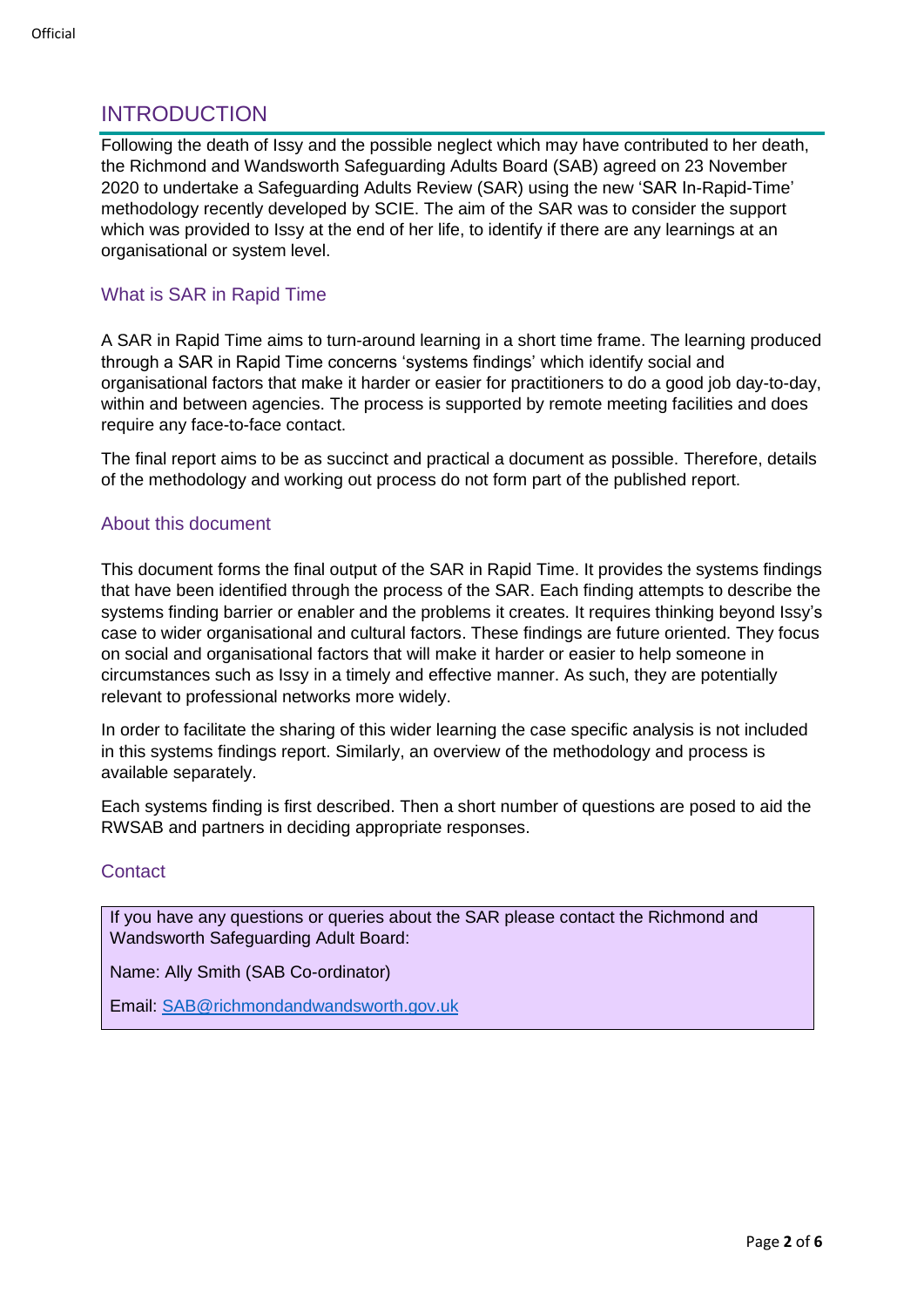# SUMMARY OF CASE

Issy was 26 years old at the time of her death from a heart attack following sepsis as a result of infected pressure ulcers. She had Congenital Myopathy (CM), which is an extremely rare, inherited disease that affects the muscles. In her case the condition was progressive, severely disabling, and life-limiting. As a consequence of her Congenital Myopathy, she had complex cardiac and respiratory problems. She received specialist support from a Respiratory Unit, which specialises in the treatment of people with neuromuscular conditions. As her condition progressed, Issy become increasingly bedbound, socially isolated and in pain. In March 2020, when COVID pandemic impacted, she was regarded as 'clinically extremely vulnerable' and required to 'shield', to protect her from infection. This resulted in further isolation.

# FINDINGS

#### **Finding 1**

"Tunnel Vision" is working to maintain a task focus in pressured work environments which increases the risk of staff inadvertently becoming desensitised to and dehumanising people drawing on health and care services.

### System Finding

A range of cognitive biases have been identified by psychologists that affect how we make sense of the world. 'Tunnel vision' is one such cognitive bias. It is an understandable response to a pressured environment and is effective at reducing what is in focus and therefore making things appear more manageable. However, it comes with attendant risks associated with not seeing the bigger picture outside of the restricted view that tunnel vision creates. In a safe system, we would expect to see supervision and multi-agency meetings creating opportunities to identify such cognitive biases and review their impact including, any unintended negative consequences.

A troubling feature of this case was the extent to which practitioners working with Issy saw but did not holistically 'see' her situation. A large number of people appear to have been desensitised to the neglect of leaving her in a soiled bed and smelling of faeces. The emotional impact of being in a room with a broken hoist, a broken wheel chair and a door too small to let the wheel chair through was not seen. Nor was the reality of being in constant pain, your body expanding , with the example of her sister's more advanced progression of their shared condition, just along the corridor, taken into account. Professionals who are perfectly sensitive and compassionate in other settings, failed to respond with compassion to Issy's predicament. Although there was evidence of parts of the wide support system working effectively in partnership, this did not extend to the whole network. There were occasions when important information was not shared and there was no shared understanding of risk. As result, issues such as the safeguarding concern regarding self-neglect became diluted and was not responded to. The impact of COVID-19 simply compounded this situation and left Issy and her family more isolated.

As a consequence, the support Issy received at home was disjointed and characterised by silo working. There were a number of occasions where Issy was on different organisations' 'waiting lists' which meant that access to services was delayed and none of the involved professionals appeared to consider the impact of these delays on Issy's well-being. There was evidence that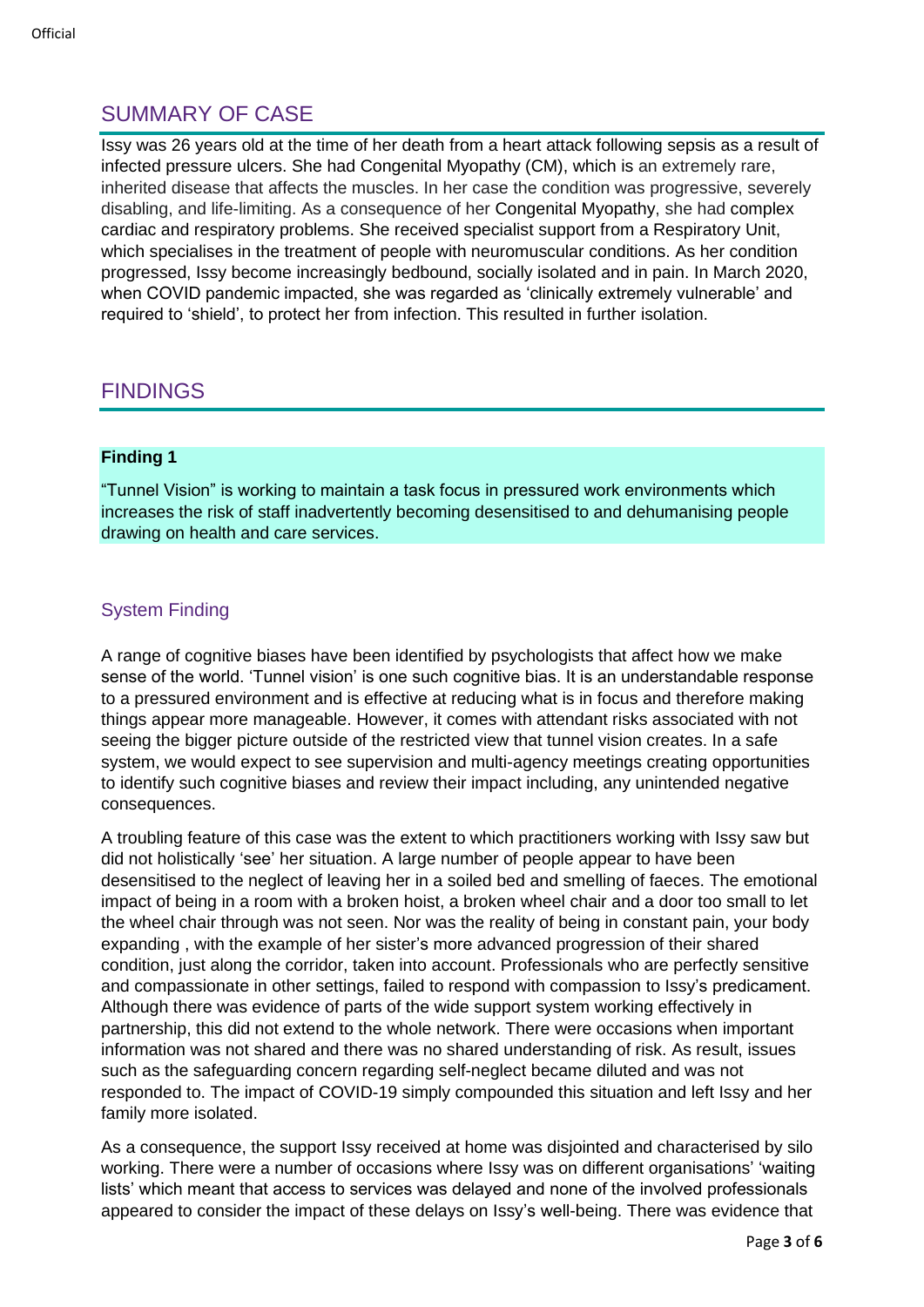Issy and her family were unaware of how to get Direct Payment statements or how they could use it. They were therefore surprised by the significant surplus which built up and was returned to the Council. The opportunity to explore use of the Direct Payment and to better understand why there was a surplus was never taken and neither did this appear to have been explored with Issy when her care and support plan was reviewed by the social services. None of the involved professionals appeared to be sufficiently professionally assertive or curious regarding Issy's apparent withdrawal from engaging with them or regarding her regular refusal of the available support, despite the risks, particularly to her pressure areas, being clearly understood. Discussions at the professionals workshop revealed individual responsibility for different agencies constrained to discrete tasks, and a readiness to see anything additional as someone else's responsibility and move on from Issy once their own task was completed, or if there was a ready rationale for why it was not feasible.

#### **Questions for SAB and partners**

- *What can be done to prevent professionals from becoming desensitized to risk where people do not readily engage in support offered?*
- *How common is it for people to experience delays in receiving services such as environmental changes recommended by OT's, wheelchair services and psychotherapies? Are there agreed mechanisms to get these expedited? If so are these mechanisms used?*
- *How common is it for agencies to follow up discussions about complex health and care systems with a written communication to help people to digest the information they have been provided?*
- *How can the SAB enable a common understanding of self-neglect as a form of adult abuse and of how to make a safeguarding referral of these cases?*
- *Does more work need to be done on promoting professional assertiveness and partnership working?*
- *How can the Board get assurance that people's needs continue to be met in the context of health emergencies such as the COVID-19 pandemic?*
- *How much is known about how well hospital discharges are co-ordinated for adults with complex physical disabilities, where the hospital is out of borough and /or a specialist service?*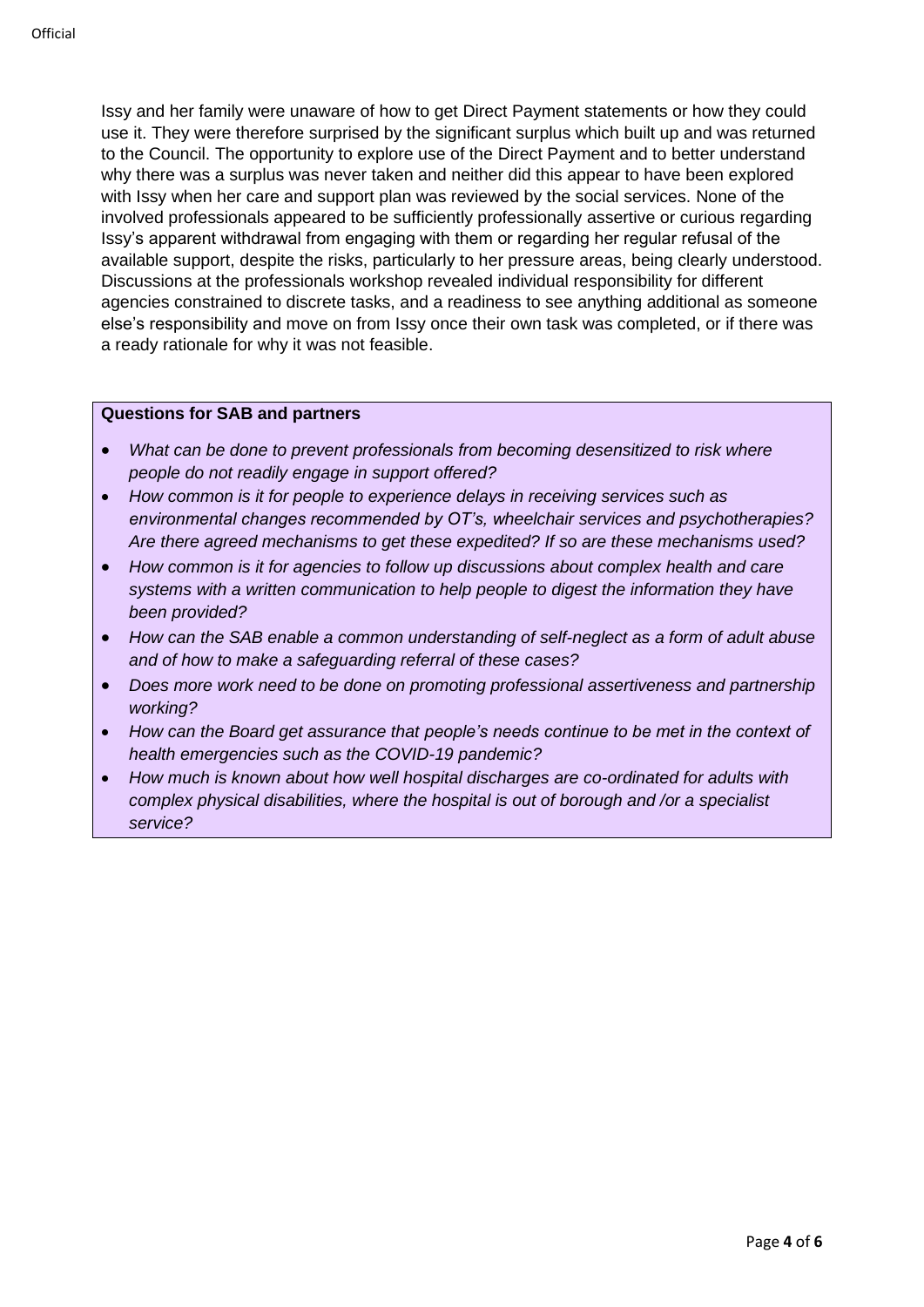#### **Finding 2:**

Mental Capacity Act training has not achieved a base line understanding of the application of the Mental Capacity Act across agencies and professions.

## System Finding

The Mental Capacity Act (2005) (MCA) is underpinned by key principles, the first of which is a 'presumption of capacity' which ensures respect for personal autonomy and requires decision on a lack of capacity to be based on evidence, rather than on assumptions associated with factors such as age or disability. The application of the MCA requires the two parts of the capacity 'test', i.e. asking:

- whether the person is 'unable to make a decision for him/herself' based on an assessment of the person's ability to understand, weigh up, retain, and communicate her decisions (functional test); and
- whether that inability is because of temporary or permanent 'impairment of, or a disturbance in, the functioning of, the mind or brain' (diagnostic test).

Across the partnership there is wide access to training for all professional groups on the application of the MCA. The Board has also received assurance that front line professionals required to apply the MCA in their day to day work, have access to expert advice on working within it. In spite of this, this case raises serious questions about a basic level of understanding about how to apply the MCA principles in practice and assess mental capacity when necessary.

Issy often refused health treatment and care support, for example declining personal care, not wishing to be hoisted, only allowing her mother to change her pad and this infrequently, only accepting psychological support from an agency that was not able to provide this in her home. Her complex and debilitating condition left her in pain, isolated from friends she had previously engaged with, and confined to her bed. Even when her 'decisions' resulted in a hospital admission for not eating, practitioners accepted at face value that this was Issy's right to refuse care and support if she wished to do so. When Issy effectively withdrew from engaging with professionals and left her parents to act as conduits between her and the support being offered, this did not cause any of the professionals to be professionally assertive to speak directly to Issy, to fully explore her mental state and the reasons behind her seemingly unwise decisions. We would have expected questions of pain, depression, and self-neglect to have been explored in relation to the assessment of her capacity to make decisions about refusing care and support. We could also have expected that legal avenues were considered in terms of gaining access to Issy.

#### **Questions for the SAB and partners**

- *How often is the lack of a formal diagnosis indicating a disturbance of the mind or brain used as a reason to not explore people's mental capacity*
- *How well is the impact of depression, pain and fear on decision making capacity understood?*
- *To what extent do practitioners have adequate access to support and supervision with regard to developing a more nuanced understanding of 'unwise decisions'?*
- *What can the SAB do to support agencies to embed a more holistic understanding of the application of MCA in practice?*
- *Can the Board be assured that agencies are able to deliver a full range of services to people who are effectively 'housebound'?*